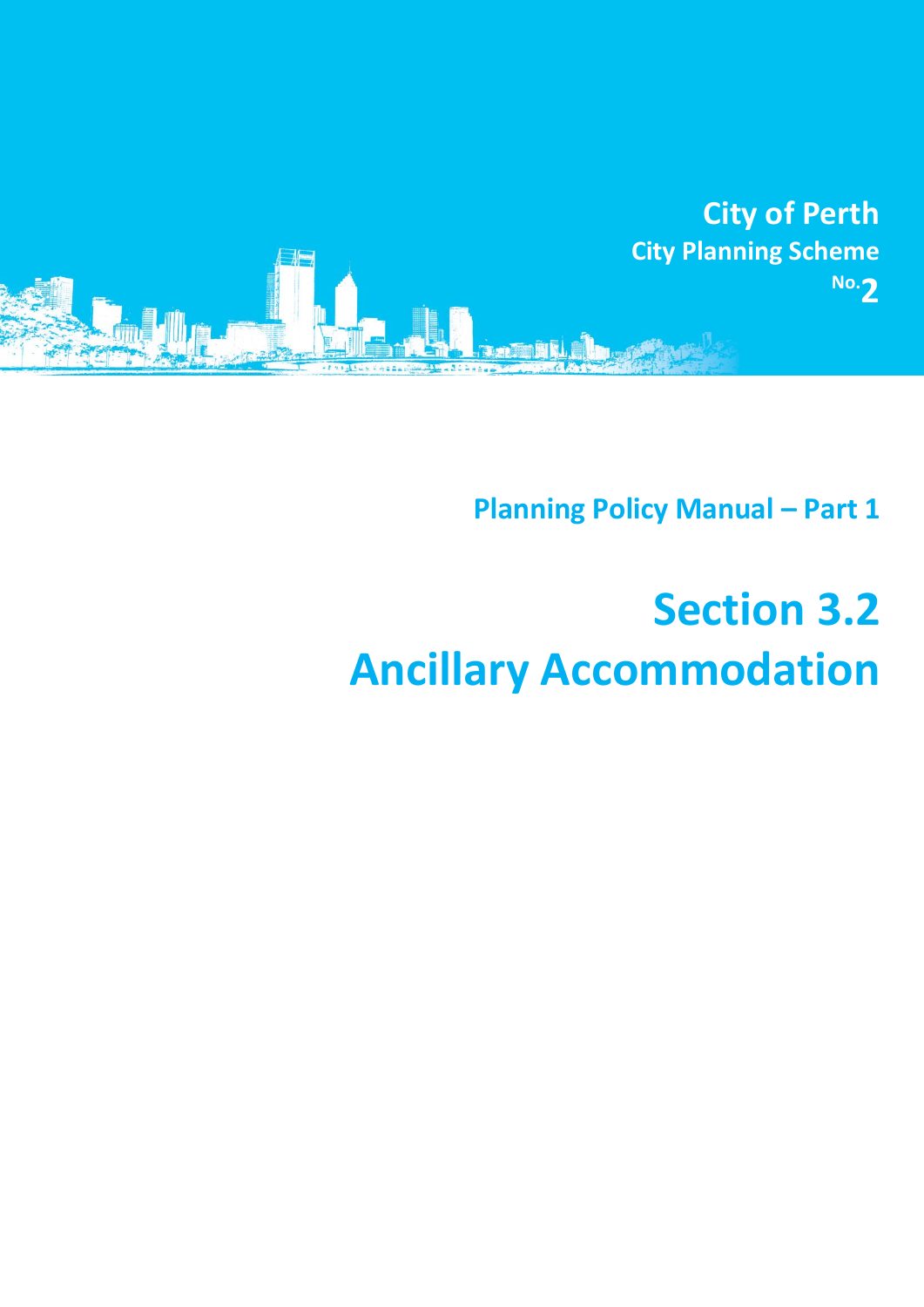

| <b>Version #</b> | <b>Decision Reference</b> | <b>Synopsis</b> |
|------------------|---------------------------|-----------------|
|                  | 26 June 2001              | Adopted         |
| 2                | 11 April 2017             | Amended         |
|                  |                           |                 |
|                  |                           |                 |
|                  |                           |                 |
|                  |                           |                 |
|                  |                           |                 |